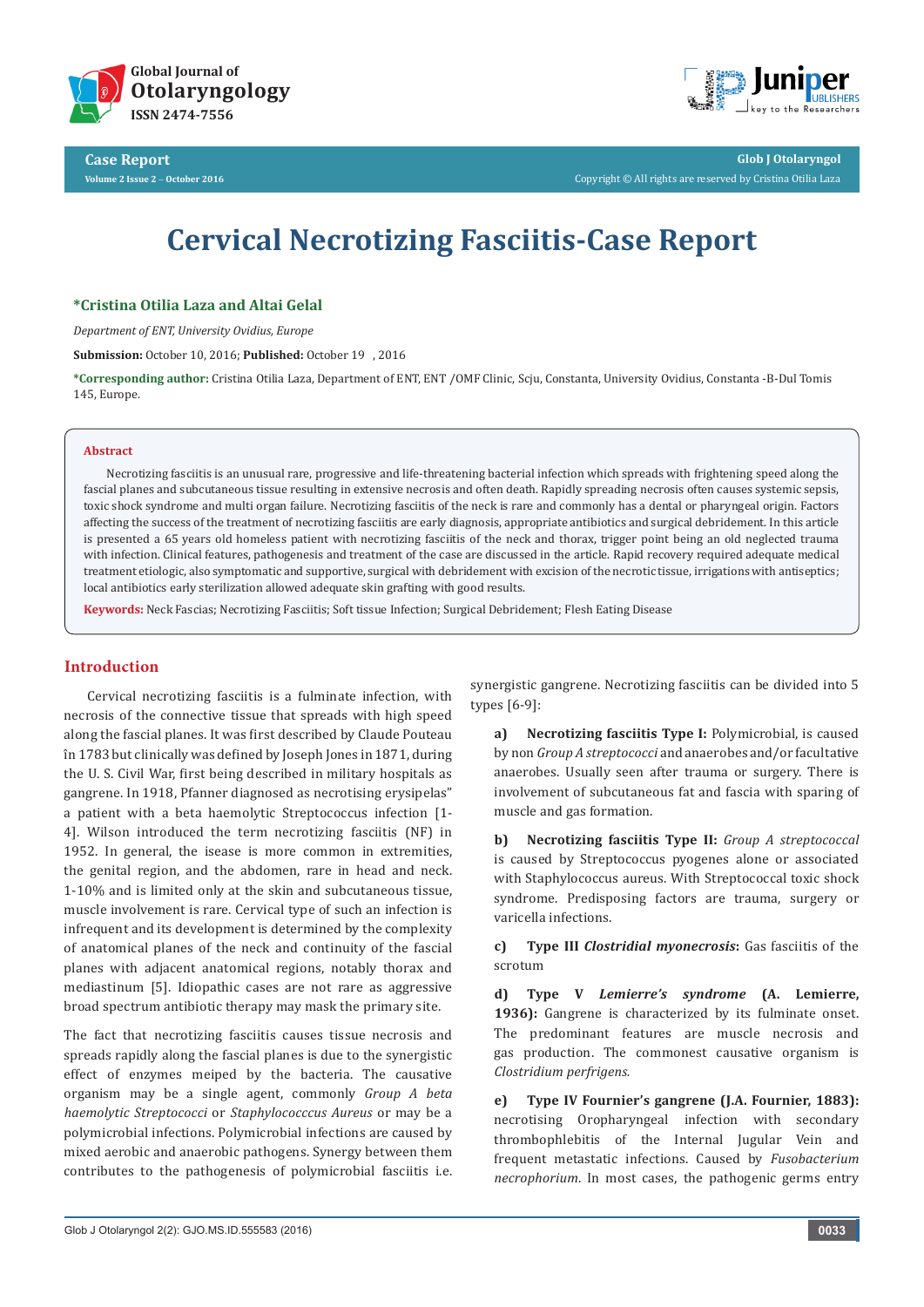through a disruption of the skin caused by trauma or surgery

#### **Pathogenesis**

Of type I is not yet clarified possible there is a synergy between the germs in affecting human tissues, but for sure immune status of the host is so damaged than infection can spread very fast Being so rare there are just a few studies on the pathogenesis of necrotizing fasciitis. It describes a progressive liquefaction of fat and subcutaneous connective tissue underneath the skin of relatively normal appearance. Fascial planes decays, it produces necrosis and release of a fat tisular liquid [9]. Veins placed in liquefied subdermal plane begin thrombosis and the skin becomes congested at first and then marbled. Subsequently arterial circulation is affected and the skin becomes pale, leading to gangrene. The response is characterized by an intense polymorphonuclear infiltration focal necrosis and formation of micro-abscesses. Rapid disease progression is another distinctive element of necrotizing fasciitis if the characteristic clinical signs are present, the clinical diagnosis does not require confirmations-or bacteriological examination [10].

The treatment is somewhat similar to extensive burns. The practice; repeated lavages debridement of the wound -dressings made preferably in operation room. Favourable evolution gradually appears in the depth of the wound granulation tissue and the skin is attached to this granulation tissue, from the edges of the wound. Antibiotic therapy can be guided by microbial culture; hyperbaric therapy (where technical conditions permit) can be applied, although no studies to prove its effectiveness.

Despite effective surgical and medical treatment, the prognosis remains reserved with increased mortality. Mortality may be due to general issues of major bleeding from about 10 days after surgery, when the infection appeared to be solved. The main reasons for the disease are odontogenic infections, bad oral hygiene, cavities or dental treatment. In 2/3 of cases can fallow a skin trauma or maxillo-facial surgeries. The disease frequently develops in individuals that have an insufficient and low immune system, diabetes mellitus commonly seen in middle aged individuals.

# **Case Presentation**

 Patient M.M, 65 years old, was referred to our emergency department, being picked from the streets by a SMURD Unit. Our patient without family, income leaved on the streets and was sleeping in a sour channel. He was admitted with high fever, bad general status, dysphagia, odinophagia, excruciating pain in the left side of the neck and periauricular. He described a temporal trauma 2 weeks before arrival in our department, with a small wound in the retro auricular left area, but he neglect this trauma till the 3rd week ,when the lesion become red ,with extension on the latero-cervical area [11-15]. Pain became more severe day by day, and his general status deteriorates so he fall on the street were was discovered by the paramedics .

#### **General examination**

On presentation we discover a patient in a very bad status , with high fever, severe asthenia, very thin, very dirty, lice infested, obnubilated, late reactions, responding with difficulty to the questions. He had major pain in the cervical area, subcutaneous oedema and a skin defect on retroauricular left area, extended laterocervical.

# **Cervico-facial examination**

The wound appeared necrotic with a dark base and a lots of fistulous tracts with a foul, aerated, frothy discharge [16]. Skin over the latero -cervical area and right thoracic wall appeared purple discoloured, with marked oedema. Palpation revealed a painful, infiltrated, friable area with gaseous crepitating. At the beginning my first impression was of an *Actinomycosis*, maybe a lymph nodes tuberculosis- scrofulosis so I take multiple samples from the pus and tissue and order to the laboratory direct examination, specific coloration-ex. Zielh-Nielsen or acid, fast bacilli like *Mycoplasma pneumoniae*, for aerobic anaerobic bacterias but also mycological examination with sensibility to antibiotics, antifungal drugs. But when next day I remove the dressing I was stunned by the massive extension of the lesions on the neck and thorax so fast I ask at the lab about the results and they confirm my suspicion of flesh eating disease. Examination of the mouth was difficult to perform because of the pain, revealed poor oral hygiene, multiple residues, cavities, bad breath fetid [17] (Figure 1).



Figure 1: Cervical wound with patches of necrotic fascia and viable muscles exposed.

**Imagistic:** X-ray of the lungs-traces of Tuberculosis. CTneck-thorax-superficial inflammation, necrosis, gas formation, no extension deep or in mediastinum.

A. Laboratory Tests

i. Blood count anemia, leukocytosis,

ii. Coagulation TQ: 15.4 (12-15 / sec), INR: 1.24 (1.00- 1.20), APTT: 22.6 (24.3 to 35.0 / sec).

iii. Creatinine 1.5 (0.5 to 1.3 / mg / dl) Urea: 99 (15-45 /  $mg / dl$ 

- iv. Total protein: 6.4 (6.4 to 8.2 / g / dl)
- v. Glucose: 157 (60-115 / mg / dL ), slight transient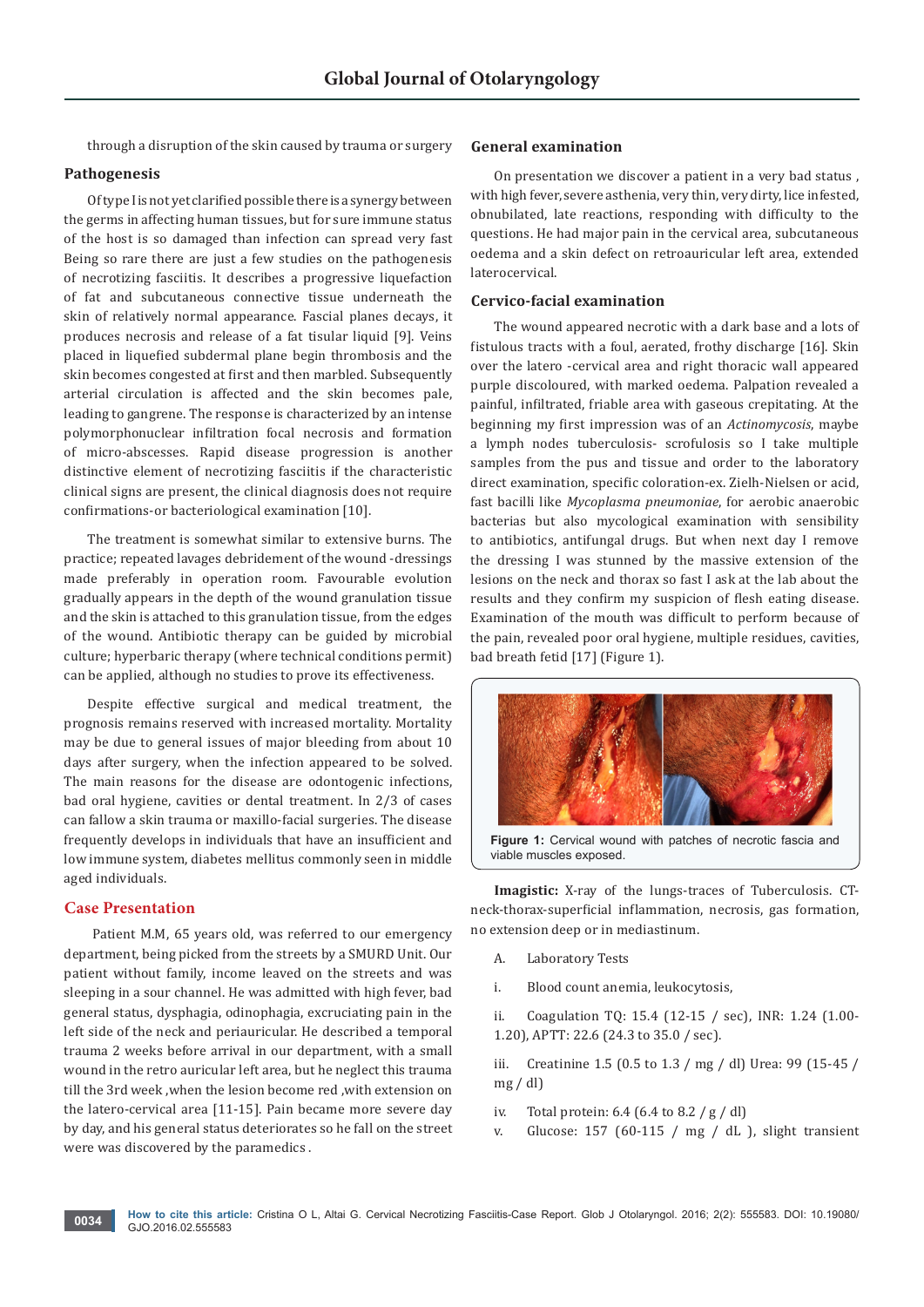increase was not considered significant and subsequent values returned to normal

vi. Potassium: 3.2 (3.8 to 5.2 / mmol / l) Sodium 147 (138- 155 / mmol / l),

vii. ALT: 90 (5-65 / U / L) AST: 97 (2-40 / U / L)

viii. Test HIV negative, HBS Ab, Ac HBC neg, Quantiferon test negative

ix. Bacterial cultures from the wound showed a mixed flora with *Streptococcus pyogenes* and *Staphylococcus aureus* could be isolated and tested for antibiotic sensibility [18].

Pathological examination confirmed inflammation with tendency to abscess formation that extended between viable muscular fibres. Fat tissue shows massive lyponecrosis with recent thrombosis of small vessels associated to inflammatory infiltration (Figure 2).



**Figure 2:** Extension of the necrosis in the cervical and thoracic areas.

# **Treatment**

In emergency we start the treatment.



Figure 3: Final aspect of the area, granulated, no infection, prepared for grafting.

a. In ICU medical treatment with sustaining of the vital functions, antialgics, hydratation, sustaining the general status with parenteral nutrition-glucoses, amino-acids, lipids, vitamins electrolytes nutrition solutions -in OR under general anaesthesia we perform wound toilet, washing with betadine, oxygenated water, and continue with soft tissue debridement and resection of necrotic areas, wet dressings soaked in betadine and antibiotic solutions, topical application of boric acid powder iodated, hampicin,

neomycin, bacitracin. This toilet was performed every day with repeated wash outs with antiseptic solutions, sometimes debridement and skin excision. The evolution of the process was positive -we succeed to stop the progression of necrosis and heal the infection, day by day general condition improves and basis of the wound began granulation course, small islands of epithelium appear from the edges till grafting was possible [19] (Figure 3).

Patient was referred to the plastic surgery Clinic was the skin defect was covered. All skin grafts survived and patient had a swift recovery being discharged after an additional postoperative week. Early postoperative functional results are very good with no limitations in movements, while cosmetic aspects are acceptable. A psychiatric examination revealed a Dementia probably alcohol induced -we insist on this because our patient was completely amnesic, could not remember his name, or were his house, wife or children [20]. We contact the police and social department but were impossible to discover a relative, so, when we discharge the patient completed healed social worker assistant help him to obtain a place in a social shelter also recuperate his ID, retirement pension. He is still coming every month to check -up and is in good health.

# **Discussion**

Cervical necrotizing fasciitis is an infection that rapidly progresses on the fascial planes, even if cases are rare. It comprises 2.6% of all head and neck infections. It is more common in middle aged males. The cause it is the most frequently dental pathology, followed by parapharyngeal and peritonsillar infections. Surgeries and traumatic lacerations may be considered possible causes. Necrotizing fasciitis is an insidiously advancing soft tissue infection characterized by widespread fascial necrosis. Organisms spread from the subcutaneous tissue along the superficial and deep fascial planes, presumably facilitated by bacterial enzymes and toxins. This deep infection causes vascular occlusion, ischemia, and tissue necrosis. In most cases aetiology is plurimycrobial.

 (Type I *necrotizing fasciitis*) and this form may initially be mistaken for wound cellulites more so when toxicity is not obvious. Type II is a *streptococcal* infection also called "*flesh eating infection*" and type III is a *gas gangrene* with *myonecrosis*. The case presented in this paper was a typical type II infection with infection spreading on fascial planes and association with vascular thrombosis a super infection after an initial traumatic wound. The disease starts suddenly and violently with a high temperature. The infection causes necrosis in subcutaneous tissue as a result of intense lymphocytic infiltration, vascular thrombosis, and oedema as it spreads [20]. The disease progresses more rapidly in patients with diabetes, chronic kidney failure, insufficient immune systems, or have undergone surgery, trauma, and radiotherapy previously. Our patient was a chronic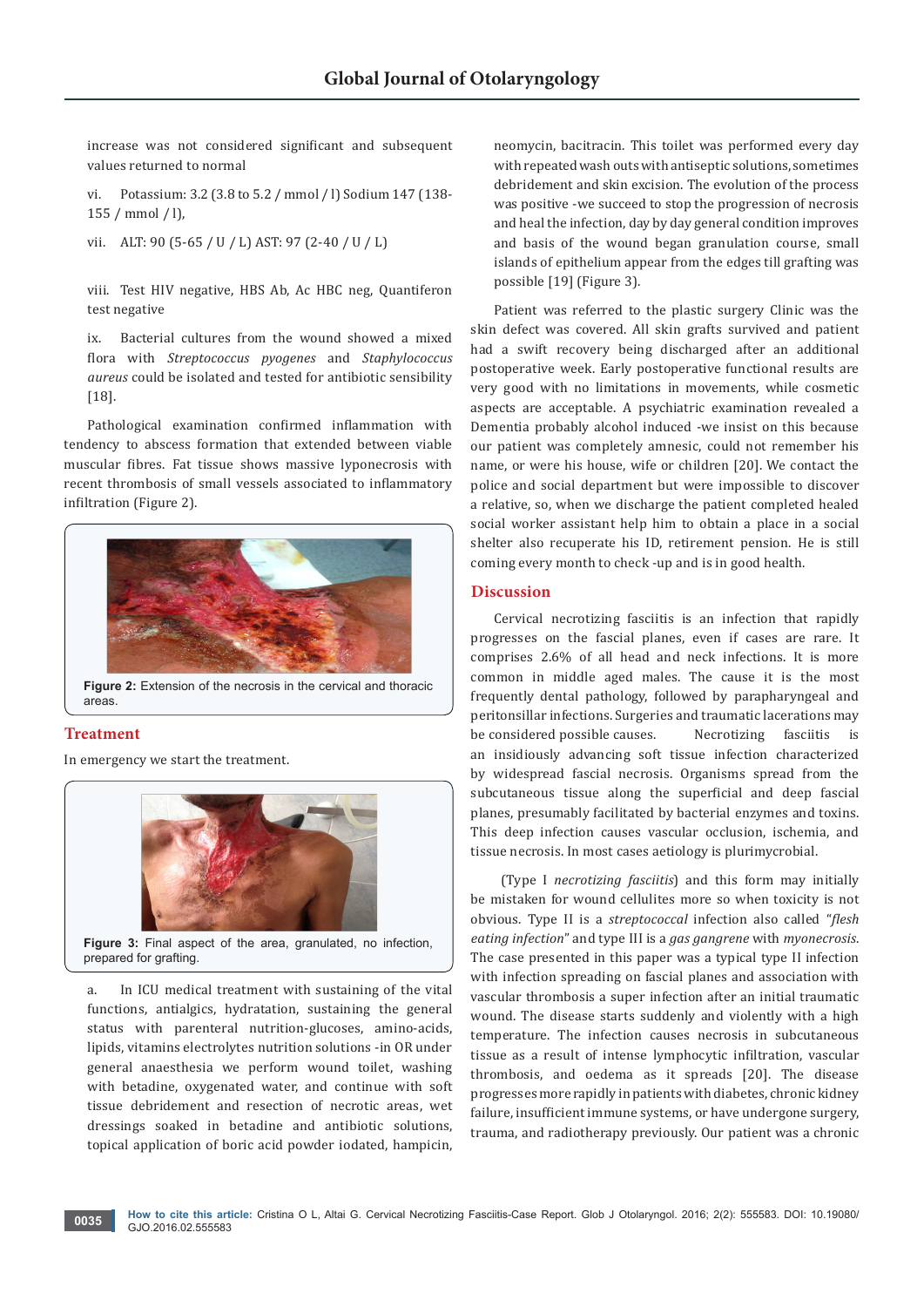alcoholic men living in poor conditions; with malnutrition, toxic hepatophaty, also sign of *dementia.*

Suitable radiological examinations should be requested as soon as possible in order to determine the extent of the disease, and to correctly evaluate the airway of the patient. The CT enables us to see the formation of subcutaneous gas and abscess. Even though the CT image does not illustrate significant pathology, it helps guide surgical intervention. Hyperbaric oxygen and intravenous immune globulin treatment decreases the mortality rate. The key in management is early recognition and early debridement. Of course resuscitation is to be started immediately and empirical antibiotics commenced even before the first surgical gesture, with later tailoring according to *in vitro* testing's.

Aggressive surgery implies to remove all non-viable tissue, without concern for further reconstruction preserving nonviable structures for a future cosmetic result is responsible for continuous toxicity and infection progression beyond the healthy margins. Repeated debridements are required as lesion may progress away from apparent viable limits of resection. Bleeding can be a problem mostly if associated with intravascular coagulation, but in most cases bleeding from small vessels is a sign of adequate resection. Complex anatomy of the neck allows progression along superficial as well as deep fascial structures [8,20]. Continuity of the neck fascia with mediastinum and thoracic wall structures favors progression towards these anatomic areas. Appropriate surgical management of deep neck infections is predicated on a comprehensive understanding of the anatomy of the head and neck.

All infected spaces should be readily opened and drained. One should take into account possible spreading to these spaces and the pictures we present clearly demonstrate the importance of adequately debridement fascia in these spaces. Reconstruction should be decided together by ENT surgeon in charge and the plastic surgeon but early grafting should be delayed until bacteriological eradication. A good level of trust and communication between the two specialties will speed up the procedure. Mortality in cervico-facial fasciitis is almost 40%.

# **Complications**

- a. Superficial nerves are damaged, producing the characteristic localized anaesthesia.
- b. Septicemia ensues with systemic toxicity.
- c. Haemorrhage cause by erosion of a large vessels
- d. Aesthetics- mutilation
- e. Mediastinitis

# **Conclusion**

Necrotizing fasciitis is rarely seen in the head and neck region, but the clinician must be aware that the illness may occur and capable to applied a good clinical examination, a make a correct empiric antibiotic selection, and an appropriate surgical intervention. The management of necrotizing fasciitis affecting cervical spaces continues to be a challenge and require surgical skills and courage to insure an early aggressive debridement. Rapid and suitable medical and surgical treatment, applied before the disease spreads, and before mortality-increasing complications arise, increases the rate of success.

#### **References**

- 1. Meleney FL (1929) Hemolytic Streptococcus Gangrene: Importance of early diagnosis and early operation. J Am Med Assoc 92: 2009-2012.
- 2. [Howard J Beck, John R Salassa, Thomas V Mccaffrey, Paul E](http://onlinelibrary.wiley.com/doi/10.1288/00005537-198403000-00012/abstract)  [Hermans \(1984\) Life-threatening soft-tissue infections of the neck.](http://onlinelibrary.wiley.com/doi/10.1288/00005537-198403000-00012/abstract)  [Laryngoscope 94\(3\): 354-362.](http://onlinelibrary.wiley.com/doi/10.1288/00005537-198403000-00012/abstract)
- 3. [Krespi YP, Lawson W, Blaugrund SM, Biller HF \(1981\) Massive](https://www.ncbi.nlm.nih.gov/pubmed/7251372)  [necrotizing infection of the neck. Head Neck Surg 3\(6\): 475-481.](https://www.ncbi.nlm.nih.gov/pubmed/7251372)
- 4. [Morrow JS, Gianoli GJ \(1993\) Cranio-cervical necrotizing fasciitis. J La](https://www.ncbi.nlm.nih.gov/pubmed/8228536)  [State Med Soc 145\(7\): 297-300.](https://www.ncbi.nlm.nih.gov/pubmed/8228536)
- 5. Helmy AS, Salah MA, Nawara HA (1997) Life-threatening cervical necrotizing fasciitis. J R Coll Surg Edinb 42: 410-413.
- 6. [Díaz Manzano JA, Cegarra Navarro MF, Medina Banegas A, López](https://www.ncbi.nlm.nih.gov/pubmed/16881558)  [Meseguer E \(2006\) Diagnostico y tratamiento de la fascitis necrotizante](https://www.ncbi.nlm.nih.gov/pubmed/16881558)  [cervical. Evolucion tras una angina de Ludwig. An Otorrinolaringol](https://www.ncbi.nlm.nih.gov/pubmed/16881558)  [Ibero Am 33\(3\): 317-322.](https://www.ncbi.nlm.nih.gov/pubmed/16881558)
- 7. [Robert A Schwartz, Dirk M Elston \(2009\) Necrotizing fasciitis.](http://emedicine.medscape.com/article/1054438-overview)  [E-Medicine.](http://emedicine.medscape.com/article/1054438-overview)
- 8. [Hasham S \(2005\) Necrotizing fasciitis Clinical review. BMJ 330\(7495\):](https://www.ncbi.nlm.nih.gov/pubmed/15817551)  [830-833.](https://www.ncbi.nlm.nih.gov/pubmed/15817551)
- 9. Asad Islam, Michael Oko (2008) Cervical necrotising fasciitis and descending mediastinitis secondary to unilateral tonsillitis: a case report. Journal of Medical Case Reports 2: 368.
- 10. Miles BA, Myers L (2009) Management of Deep Space Cervical Infection. The University of Texas South western, Medical Center at Dallas, USA.
- 11. [Lorenzini G, Picciotti M, Di Vece L, Pepponi E, Brindisi L, et al.](https://www.ncbi.nlm.nih.gov/pubmed/22036666) (2011) [Cervical necrotizing fasciitis of odontogenic origin involving the](https://www.ncbi.nlm.nih.gov/pubmed/22036666)  temporal region-a case report. [J Craniomaxillofac Surg 39\(8\): 570-573.](https://www.ncbi.nlm.nih.gov/pubmed/22036666)
- 12. [Zhang WJ, Cai XY, Yang C, Zhou LN, Cai M, et al.](https://www.ncbi.nlm.nih.gov/pubmed/20417058) (2010) Cervical [necrotizing fasciitis due to methicillin-resistant Staphylococcus](https://www.ncbi.nlm.nih.gov/pubmed/20417058)  aureus: a case report. [Int J Oral Maxillofac Surg 39\(8\): 830-834.](https://www.ncbi.nlm.nih.gov/pubmed/20417058)
- 13. [Giovanna Bono, Antonina Argo, Stefania Zerbo, Valentina Triolo, Paolo](http://www.sciencedirect.com/science/article/pii/S1752928X08000048)  [Procaccianti \(2008\) Cervical necrotizing fasciitis and descending](http://www.sciencedirect.com/science/article/pii/S1752928X08000048)  [necrotizing mediastinitis in a patient affected by neglected peritonsillar](http://www.sciencedirect.com/science/article/pii/S1752928X08000048)  [abscess: a case of medical negligence. Journal of Forensic and Legal](http://www.sciencedirect.com/science/article/pii/S1752928X08000048)  [Medicine 15\(6\): 391-394.](http://www.sciencedirect.com/science/article/pii/S1752928X08000048)
- 14. [Feinerman IL, Tan HK, Roberson DW, Malley R, Kenna MA \(1999\)](https://www.ncbi.nlm.nih.gov/pubmed/10365966)  [Necrotizing fasciitis of the pharynx following adenotonsillectomy. Int](https://www.ncbi.nlm.nih.gov/pubmed/10365966)  [J Pediatr Otorhinolaryngol 48\(1\): 1-7.](https://www.ncbi.nlm.nih.gov/pubmed/10365966)
- 15. [Hohlweg-Majert B, Weyer N, Metzger MC, Schön R \(2006\) Cervicofacial](https://www.ncbi.nlm.nih.gov/pubmed/16446008)  necrotizing fasciitis. [Diabetes Res Clin Pract 72\(2\): 206-208.](https://www.ncbi.nlm.nih.gov/pubmed/16446008)